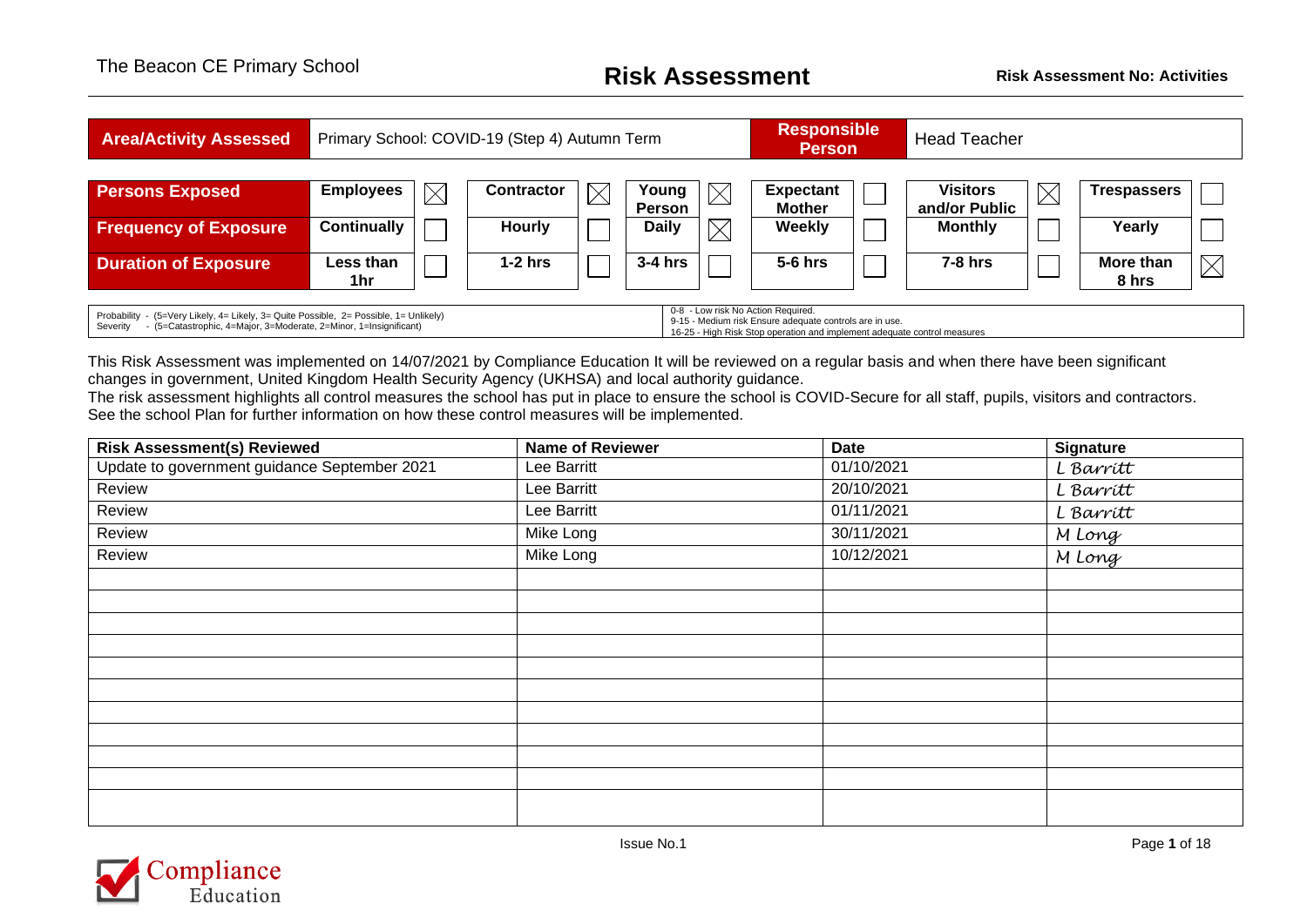|           |                                                     |                 | <b>Initial</b>     |                 |                                                                                                                                                                                                                                                                                                                                                                                                                                                                                                                                                                                                                                                                                                                                                                                                                                                                                                                                                                                                                                                                                                                                                                                                                                                                                                                                                                                                                                                                                                                                                                                                                                                                                                                                                                                                                                                                                                                        |                 | <b>Residual</b> |             | <b>Additional</b> |
|-----------|-----------------------------------------------------|-----------------|--------------------|-----------------|------------------------------------------------------------------------------------------------------------------------------------------------------------------------------------------------------------------------------------------------------------------------------------------------------------------------------------------------------------------------------------------------------------------------------------------------------------------------------------------------------------------------------------------------------------------------------------------------------------------------------------------------------------------------------------------------------------------------------------------------------------------------------------------------------------------------------------------------------------------------------------------------------------------------------------------------------------------------------------------------------------------------------------------------------------------------------------------------------------------------------------------------------------------------------------------------------------------------------------------------------------------------------------------------------------------------------------------------------------------------------------------------------------------------------------------------------------------------------------------------------------------------------------------------------------------------------------------------------------------------------------------------------------------------------------------------------------------------------------------------------------------------------------------------------------------------------------------------------------------------------------------------------------------------|-----------------|-----------------|-------------|-------------------|
| <b>No</b> | <b>Hazard</b>                                       | <b>Severity</b> | <b>Probability</b> | <b>Risk</b>     | <b>Existing Control Measures</b>                                                                                                                                                                                                                                                                                                                                                                                                                                                                                                                                                                                                                                                                                                                                                                                                                                                                                                                                                                                                                                                                                                                                                                                                                                                                                                                                                                                                                                                                                                                                                                                                                                                                                                                                                                                                                                                                                       | <b>Severity</b> | Probability     | <b>Risk</b> | <b>Controls</b>   |
|           | School reopening<br>after easing of<br>restrictions | 4               | 3                  | 12 <sup>2</sup> | Where necessary the building has been deep cleaned<br>before reopening.<br>All staff are competent and instructed with regards to the<br>procedures in place for the protection against infection from<br>Covid-19.<br>A home testing risk assessment has been produced.<br>Parents will be made aware that due to increased natural<br>ventilation pupils should have adequate clothing.<br>From September, breakfast and after-school provision will<br>operate as normal. The Government's Plan B does not<br>impact extended school provision.<br>Restrictions such as keeping children in small consistent<br>groups is no longer necessary.<br>We will recommend that face coverings are worn by staff<br>and adults (including visitors) when moving around in<br>corridors and communal areas. Health advice continues to<br>be that children in primary schools should not be asked to<br>wear face coverings.<br>School will ensure it has a small contingency stock of<br>face coverings available if an individual has forgotten<br>or damaged their own.<br>School will continue to regularly clean areas and<br>equipment thoroughly including frequently touched<br>surfaces.<br>School has produced an outbreak management plan which<br>will include the measures required following an outbreak as<br>a result of several confirmed cases over a 10 day period.<br>All wrap around care providers will not require children to<br>be allocated to a bubble.<br>School will encourage vaccine take up including boosters<br>and enable staff who are eligible for a vaccination to attend<br>booked appointments where possible (even if during term<br>time).<br>Close contacts will be identified by NHS Test and Trace.<br>Individuals under the age of 18 years and 6 months old will<br>no longer be required to self-isolate if they are contacted by<br>NHS Test and Trace as a close contact. | 4               | 2               | 8           |                   |

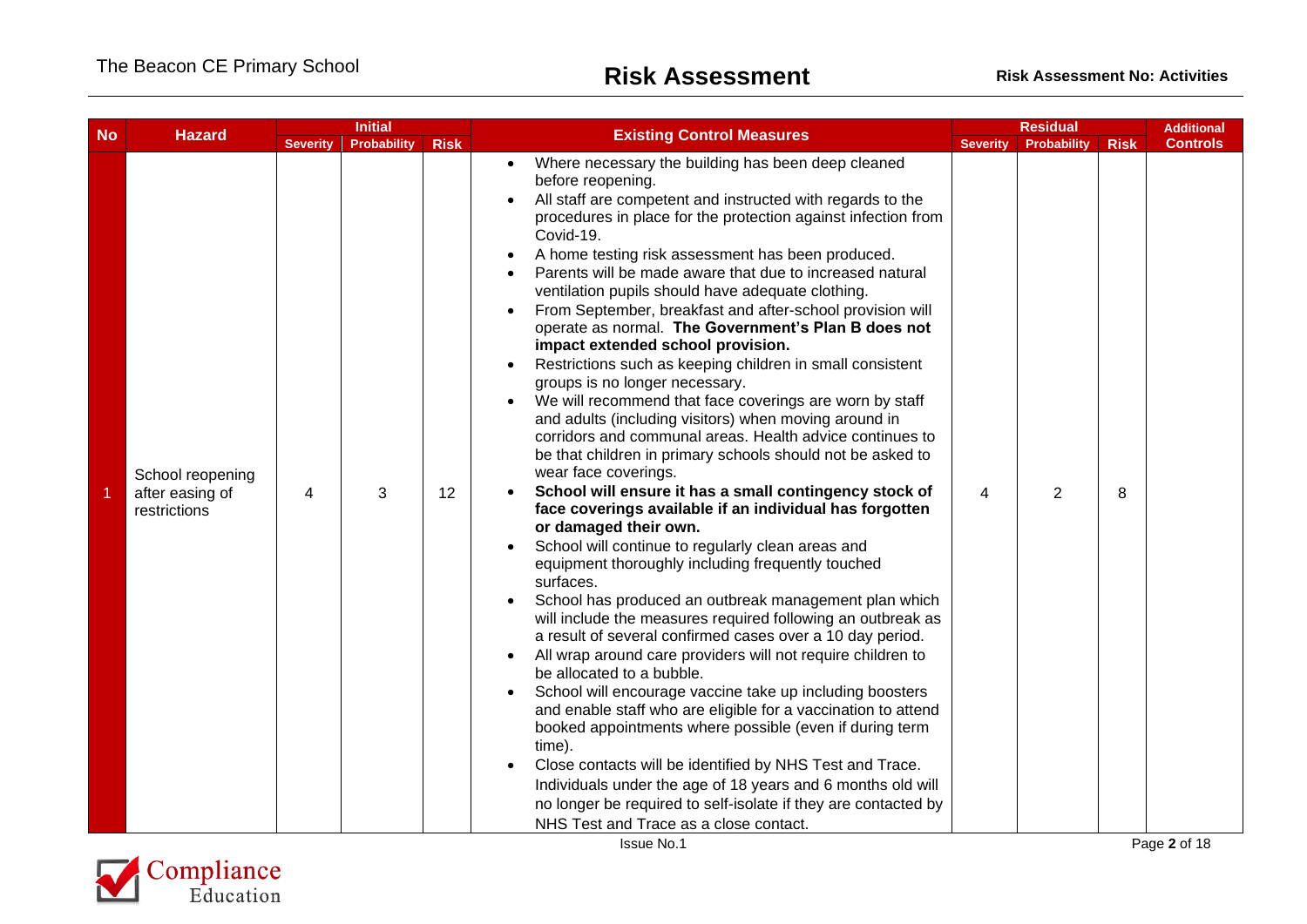| From Tuesday 14 December, those who have been identified<br>as a contact of someone with COVID-19 - whether Omicron or<br>not - should take an NHS rapid lateral flow test every day for 7<br>days to help slow the spread of COVID-19. This replaces the<br>requirement for Omicron contacts to isolate for 10 days and<br>applies to:                                                                                                                                                                                           |  |
|-----------------------------------------------------------------------------------------------------------------------------------------------------------------------------------------------------------------------------------------------------------------------------------------------------------------------------------------------------------------------------------------------------------------------------------------------------------------------------------------------------------------------------------|--|
| fully vaccinated adults (people who have had 2 jabs)<br>all pupils/students aged 5 to 18 years and 6 months<br>(regardless of vaccination status)<br>individuals who can prove they are unable to be<br>vaccinated for clinical reasons and<br>people taking part, or have taken part, in an approved<br>clinical trial for a COVD-19 vaccine.                                                                                                                                                                                    |  |
| <b>Working from Home</b><br>• Staff who can work from home should do so from<br>Monday 13 December with the prior agreement of the<br>Headteacher. Anyone who cannot work from home<br>should continue to go into work.<br>People previously considered to be particularly<br>vulnerable, clinically extremely vulnerable (CEV), and<br>high or higher-risk are not being advised to shield<br>again (any personal advice from a specialist or<br>clinician on additional precautions to take should<br>continue to be followed). |  |
| <b>Contingency Plans</b><br>• For individuals or groups of self-isolating pupils, remote<br>education plans are in place and school will provide this<br>provision when necessary.<br>School has produced an outbreak management plan which<br>includes the measures required following an outbreak as a<br>result of several confirmed cases over a 10 day period.<br>School will revisit its outbreak management plan and<br>keep informed of changes within the contingency                                                    |  |

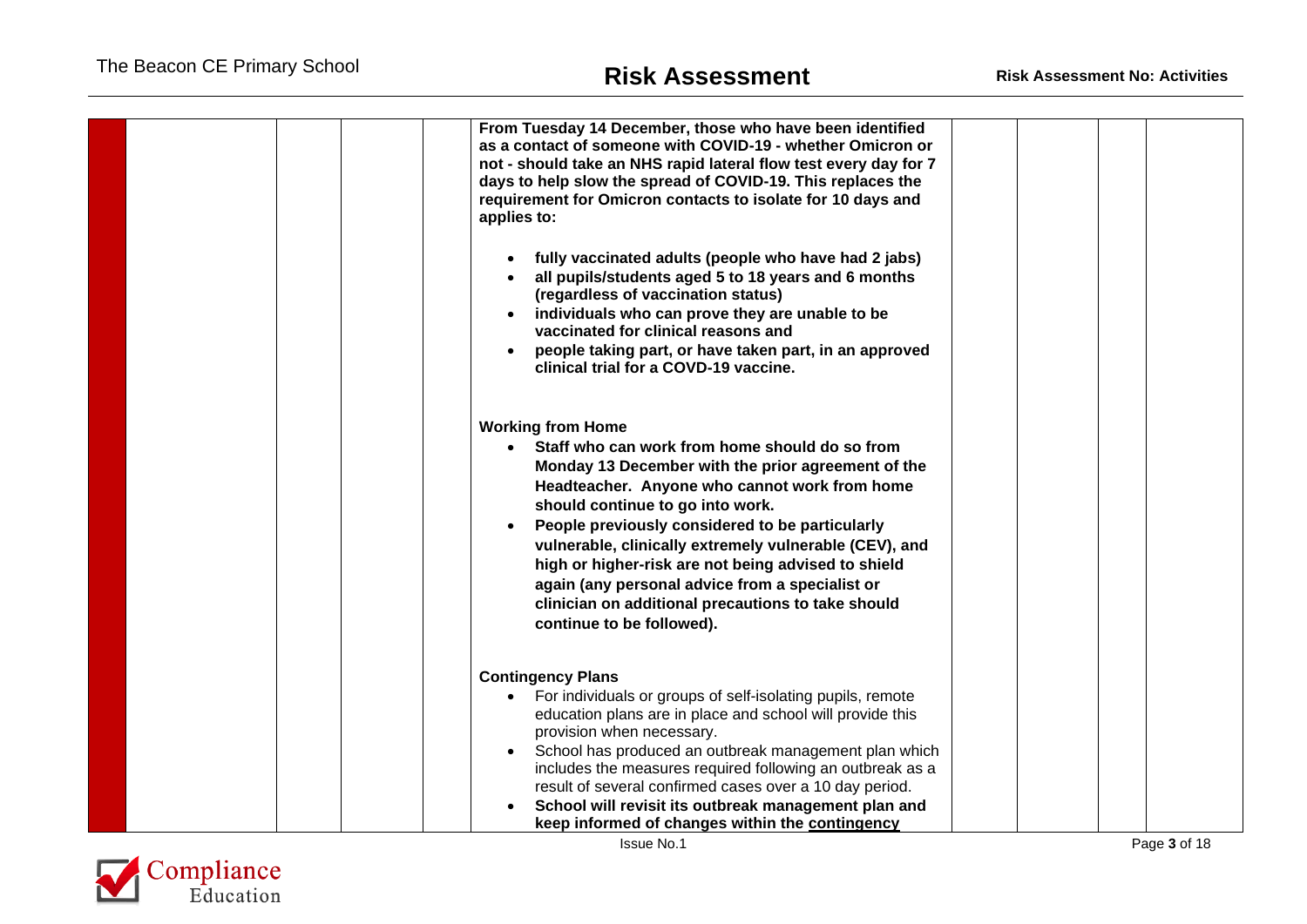| framework guidance, to ensure it is well prepared for<br>any future changes.                                                                                                                                                                                                                                                                                                                                                                                                                                                                                                                                                                                                                                                                                                                                                                                                                                                                                                                       |  |
|----------------------------------------------------------------------------------------------------------------------------------------------------------------------------------------------------------------------------------------------------------------------------------------------------------------------------------------------------------------------------------------------------------------------------------------------------------------------------------------------------------------------------------------------------------------------------------------------------------------------------------------------------------------------------------------------------------------------------------------------------------------------------------------------------------------------------------------------------------------------------------------------------------------------------------------------------------------------------------------------------|--|
| <b>Ventilation</b><br>• Adequate ventilation is provided whilst pupils and staff are<br>on site.<br>Windows should be partially opened in conjunction with<br>heating systems to maintain a comfortable balance.<br>Staff must remember to open windows at the start of the<br>day or during break times to allow for adequate ventilation<br>in classrooms.<br>School will ensure any events held in the school i.e. plays<br>etc will be in a location where ventilation is maximised.<br>If possible, systems will be adjusted to full fresh air or, if<br>this is not possible, systems will be operated as normal as<br>long as they are within a single room and supplemented by<br>an outdoor air supply.<br>School has a supply of CO2 monitors so staff can quickly<br>identify where ventilation requires improvement.                                                                                                                                                                   |  |
| <b>Testing</b><br>PCR tests are available via the gov website or via local<br>$\bullet$<br>testing centres. NOTE: if a PCR test is taken with 2-days<br>of a positive lateral flow test, and is negative, it overrides<br>the self-test LFD and staff and pupils can return to school<br>as long as they don't have COVID-19 symptoms.<br>Staff will be supplied with LFD test kits and encouraged to<br>self-swab and test themselves twice a week at home and<br>will report their result to NHS Test and Trace as soon as<br>the test is completed, this will be either online or by<br>telephone as indicated in the home test kit. Staff will also<br>share their result, whether void, positive or negative, with<br>their school.<br>Staff will be strongly encouraged to continue regular<br>LFD testing and report their results to test and report.<br>School will ask parents, guardians and other visitors to<br>take a lateral flow device (LFD) test before entering the<br>setting. |  |

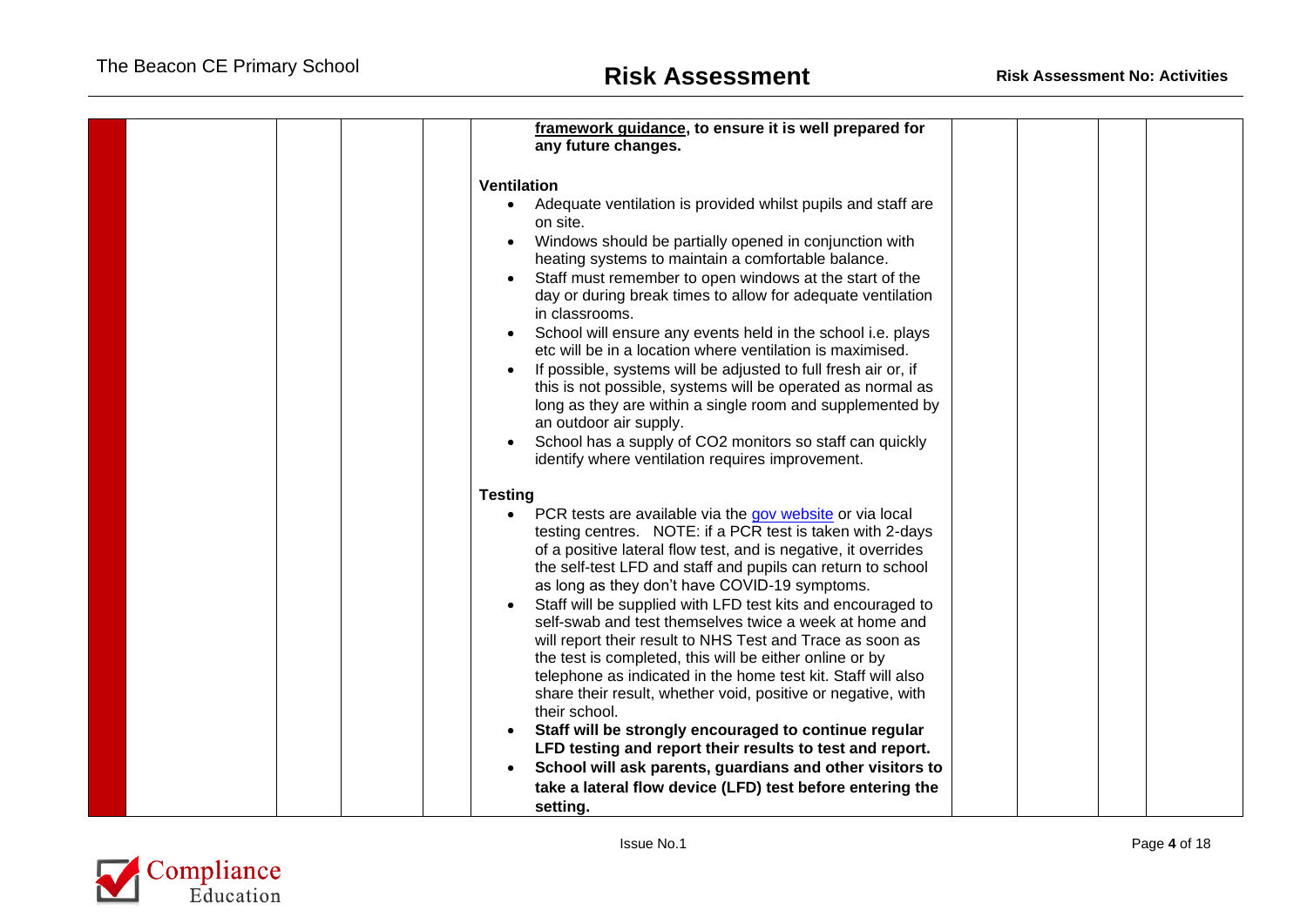|                |                                                                      |   |   |    | Close contacts will be identified by NHS Test and<br>Trace. children under the age of 18 years and 6 months<br>will no longer be required to self-isolate isolate if they are<br>contacted by NHS Test and Trace as a close contact.<br>School will work with NHS Track and Trace to identify close<br>contacts of a positive case if requested.                                                                                                                                                                                                                                                                                                                                                                                                                                                                                                                                                   |   |                |    |                                                                                            |
|----------------|----------------------------------------------------------------------|---|---|----|----------------------------------------------------------------------------------------------------------------------------------------------------------------------------------------------------------------------------------------------------------------------------------------------------------------------------------------------------------------------------------------------------------------------------------------------------------------------------------------------------------------------------------------------------------------------------------------------------------------------------------------------------------------------------------------------------------------------------------------------------------------------------------------------------------------------------------------------------------------------------------------------------|---|----------------|----|--------------------------------------------------------------------------------------------|
| $\overline{2}$ | Coronavirus<br>spread from one<br>country to another                 | 4 | 3 | 12 | <b>Current UK Government Travel guidelines will be followed</b><br>All travellers arriving into the UK will need to isolate and get<br>a PCR test by 'day two' after arrival. They may end their<br>isolation once they receive a negative result. If the result is<br>positive, they should continue to isolate and follow rules on<br>isolation following a positive test.<br>Unvaccinated arrivals aged over 18 will follow the existing,<br>more onerous, testing and isolation regime.<br>All Red list arrivals will enter quarantine.<br>https://www.gov.uk/guidance/travel-to-england-from-another-<br>country-during-coronavirus-covid-19                                                                                                                                                                                                                                                  | 4 | 1              | 4  |                                                                                            |
| 3              | Staff/Pupils at<br>increased risk<br>(CEV/BAME/Expectant<br>Mothers) | 5 | 4 | 20 | Staff who may be at increased risk may attend the<br>workplace/school as long as they are able to follow current<br>control measures.<br>Children and young people previously considered CEV<br>should attend school and should follow the same COVID-<br>19 guidance as the rest of the population. However, if a<br>child or young person has been advised to isolate or<br>reduce their social contact by their specialist, due to the<br>nature of their medical condition or treatment, rather than<br>because of the pandemic, they should continue to follow<br>the advice of their specialist. There is no change to this<br>advice as a result of the Government's Plan B.<br>Where necessary individual risk assessments will be<br>carried out (school will consult with Compliance Education).<br>Staff / pupils will follow advice given to them by their<br>GP/Medical professional. | 5 | $\overline{2}$ | 10 | School will<br>support the<br>mental health<br>and wellbeing<br>of all staff and<br>pupils |

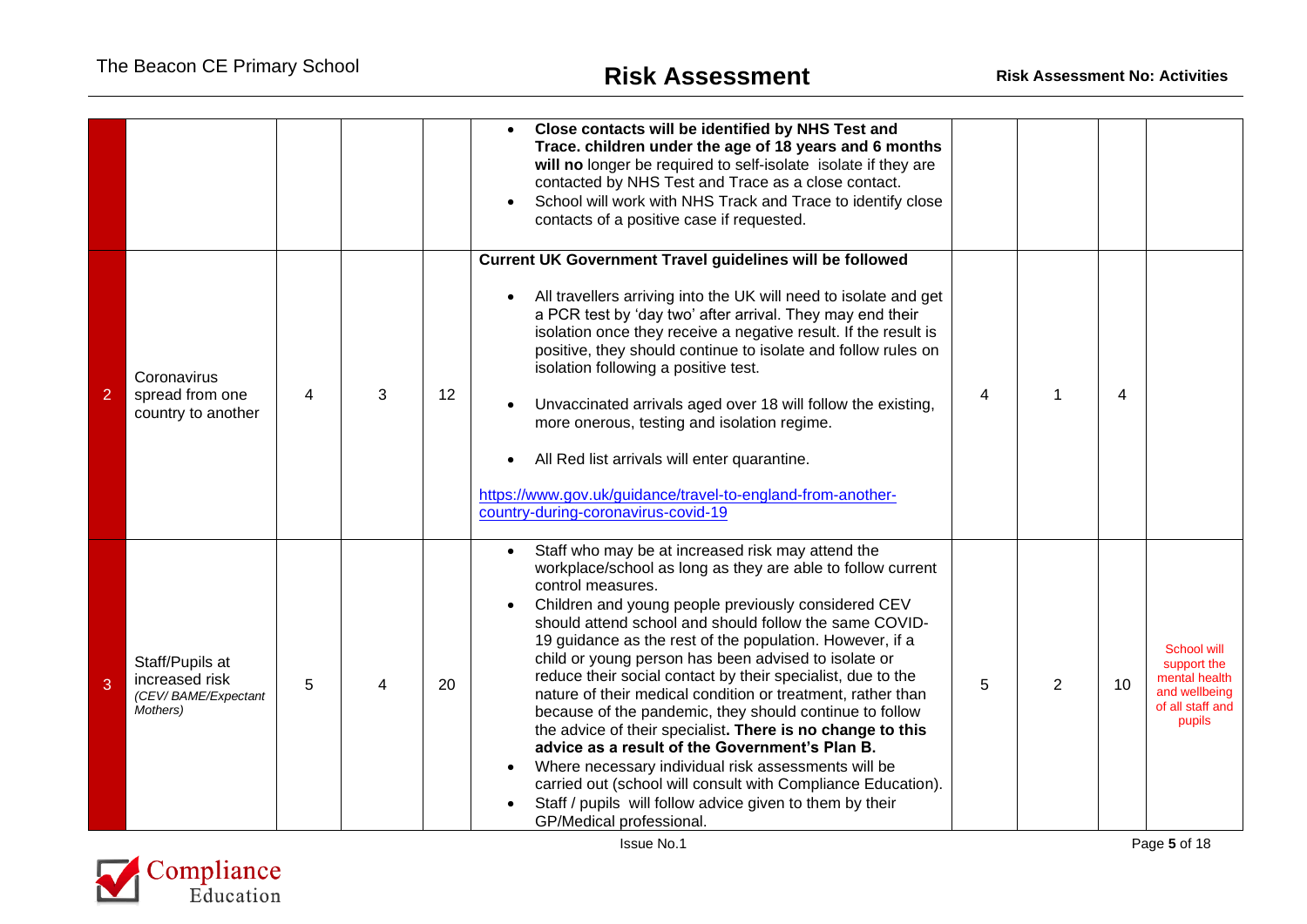|   |                                            |   |    | Staff are to follow the latest government guidance at all<br>$\bullet$<br>times, regarding the workplace.<br>Staff identified as being at increased risk can discuss with<br>their Head Teacher any additional controls they feel<br>necessary.                                                                                                                                                                                                                                                                                                                                                                                                                                                                                                                                                                                                                                                                                                                                                                                                                                                                                                                                                                                                                                                                                                                                                                                                                                                                                                                                                                                                                                         |   |                |   |                    |
|---|--------------------------------------------|---|----|-----------------------------------------------------------------------------------------------------------------------------------------------------------------------------------------------------------------------------------------------------------------------------------------------------------------------------------------------------------------------------------------------------------------------------------------------------------------------------------------------------------------------------------------------------------------------------------------------------------------------------------------------------------------------------------------------------------------------------------------------------------------------------------------------------------------------------------------------------------------------------------------------------------------------------------------------------------------------------------------------------------------------------------------------------------------------------------------------------------------------------------------------------------------------------------------------------------------------------------------------------------------------------------------------------------------------------------------------------------------------------------------------------------------------------------------------------------------------------------------------------------------------------------------------------------------------------------------------------------------------------------------------------------------------------------------|---|----------------|---|--------------------|
| 4 | Staff and pupils<br>displaying<br>symptoms | 4 | 16 | Head/SLT to be notified.<br>$\bullet$<br>Staff and pupils displaying symptoms of Coronavirus will be<br>sent home and asked to follow latest government<br>guidance.<br>Where necessary, the infected person will be moved to a<br>designated isolation room whilst arrangements are made<br>for the person to be collected and taken home. A dedicated<br>toilet has been made available. In a case of a positive<br>result, these areas will be deep cleaned / fogged before<br>use.<br>Suitable PPE is available for staff.<br>Staff and pupils who have been in contact with anyone<br>displaying symptoms will wash their hands thoroughly for<br>20 seconds.<br>A staffing plan is in place to ensure safe staffing levels are<br>achievable and appropriate to group sizes / pupil needs<br>and the activities required.<br>If a pupil / staff member is sent home with a suspected<br>case, their work area will be cleaned / fogged / wiped<br>down, with PPE available for staff.<br>Where pupils cannot attend site, distance learning will be<br>available via online learning.<br>Free School Meals: support will be provided to<br>$\circ$<br>those who are eligible for benefits-related free<br>school meals<br>SEND: school will work collaboratively with families<br>to put in place reasonable adjustments<br>Access: school will work with families to ensure all<br>pupils are able to access remote education<br>(devices, internet etc)<br>If staff member or pupil develops symptoms away from<br>site, they must not attend school and will follow local<br>government guidance for isolation / testing.<br>School has developed an Outbreak Management Plan. | 4 | $\overline{2}$ | 8 | The<br>Headteacher |
|   |                                            |   |    | <b>Issue No.1</b>                                                                                                                                                                                                                                                                                                                                                                                                                                                                                                                                                                                                                                                                                                                                                                                                                                                                                                                                                                                                                                                                                                                                                                                                                                                                                                                                                                                                                                                                                                                                                                                                                                                                       |   |                |   | Page 6 of 18       |

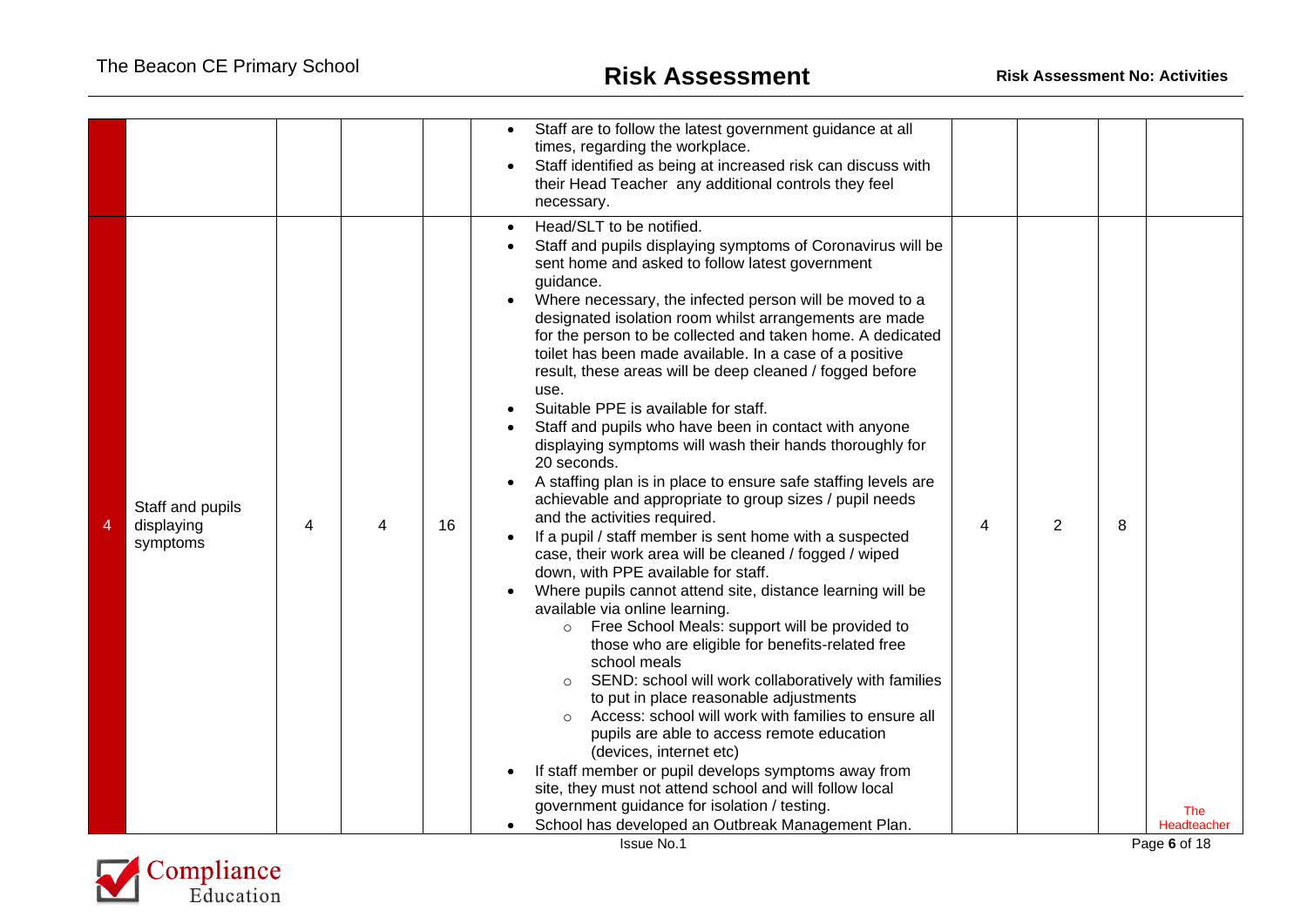|                |                 |   |   |   | Following several cases over a 10 day period, school may<br>$\bullet$<br>activate their Outbreak Management Plan following advice<br>from United Kingdom Health Security Agency (UKHSA) or<br>following advice due to increased cases in the local<br>community.<br>If school identify several cases over a 10 day period, we<br>will contact Local Health Protection via the DFE helpline for<br>further advice on 0800 046 8687 and select option 1.<br><b>Positive Result</b><br>From 16 August 2021, those who are fully vaccinated and<br>children under the age of 18 years and 6 months old will no<br>longer be required to self-isolate if they are contacted by<br>NHS Test and Trace as a close contact. Instead these<br>individuals will be required to undertake a PCR test.<br>From Tuesday 14 December, those who have been identified<br>as a contact of someone with COVID-19 - whether Omicron or<br>not - should take an NHS rapid lateral flow test every day for 7<br>days to help slow the spread of COVID-19. This replaces the<br>requirement for Omicron contacts to isolate for 10 days and<br>applies to:<br>fully vaccinated adults (people who have had 2 jabs)<br>all pupils/students aged 5 to 18 years and 6 months<br>(regardless of vaccination status)<br>individuals who can prove they are unable to be<br>vaccinated for clinical reasons and<br>people taking part, or have taken part, in an approved<br>clinical trial for a COVD-19 vaccine<br>Symptomatic individuals and those who record a positive<br>test result, will still be required to self-isolate. |   |   |   | will use their<br>reasonable<br>judgement<br>when making<br>the decision to<br>refuse a pupil. |
|----------------|-----------------|---|---|---|-----------------------------------------------------------------------------------------------------------------------------------------------------------------------------------------------------------------------------------------------------------------------------------------------------------------------------------------------------------------------------------------------------------------------------------------------------------------------------------------------------------------------------------------------------------------------------------------------------------------------------------------------------------------------------------------------------------------------------------------------------------------------------------------------------------------------------------------------------------------------------------------------------------------------------------------------------------------------------------------------------------------------------------------------------------------------------------------------------------------------------------------------------------------------------------------------------------------------------------------------------------------------------------------------------------------------------------------------------------------------------------------------------------------------------------------------------------------------------------------------------------------------------------------------------------------------------------------------------------|---|---|---|------------------------------------------------------------------------------------------------|
|                |                 |   |   |   | Further guidance for staff can be found in<br>Schools COVID-19 operational guidance (applies<br>$\bullet$                                                                                                                                                                                                                                                                                                                                                                                                                                                                                                                                                                                                                                                                                                                                                                                                                                                                                                                                                                                                                                                                                                                                                                                                                                                                                                                                                                                                                                                                                                 |   |   |   |                                                                                                |
| $\overline{5}$ | Lack of control | 4 | 2 | 8 | until Step 4) - GOV.UK (www.gov.uk)<br>During school hours contractors or visitors will be allowed                                                                                                                                                                                                                                                                                                                                                                                                                                                                                                                                                                                                                                                                                                                                                                                                                                                                                                                                                                                                                                                                                                                                                                                                                                                                                                                                                                                                                                                                                                        | 4 | 1 | 4 |                                                                                                |
|                | over            |   |   |   | onto the school premises and into the school building by                                                                                                                                                                                                                                                                                                                                                                                                                                                                                                                                                                                                                                                                                                                                                                                                                                                                                                                                                                                                                                                                                                                                                                                                                                                                                                                                                                                                                                                                                                                                                  |   |   |   |                                                                                                |

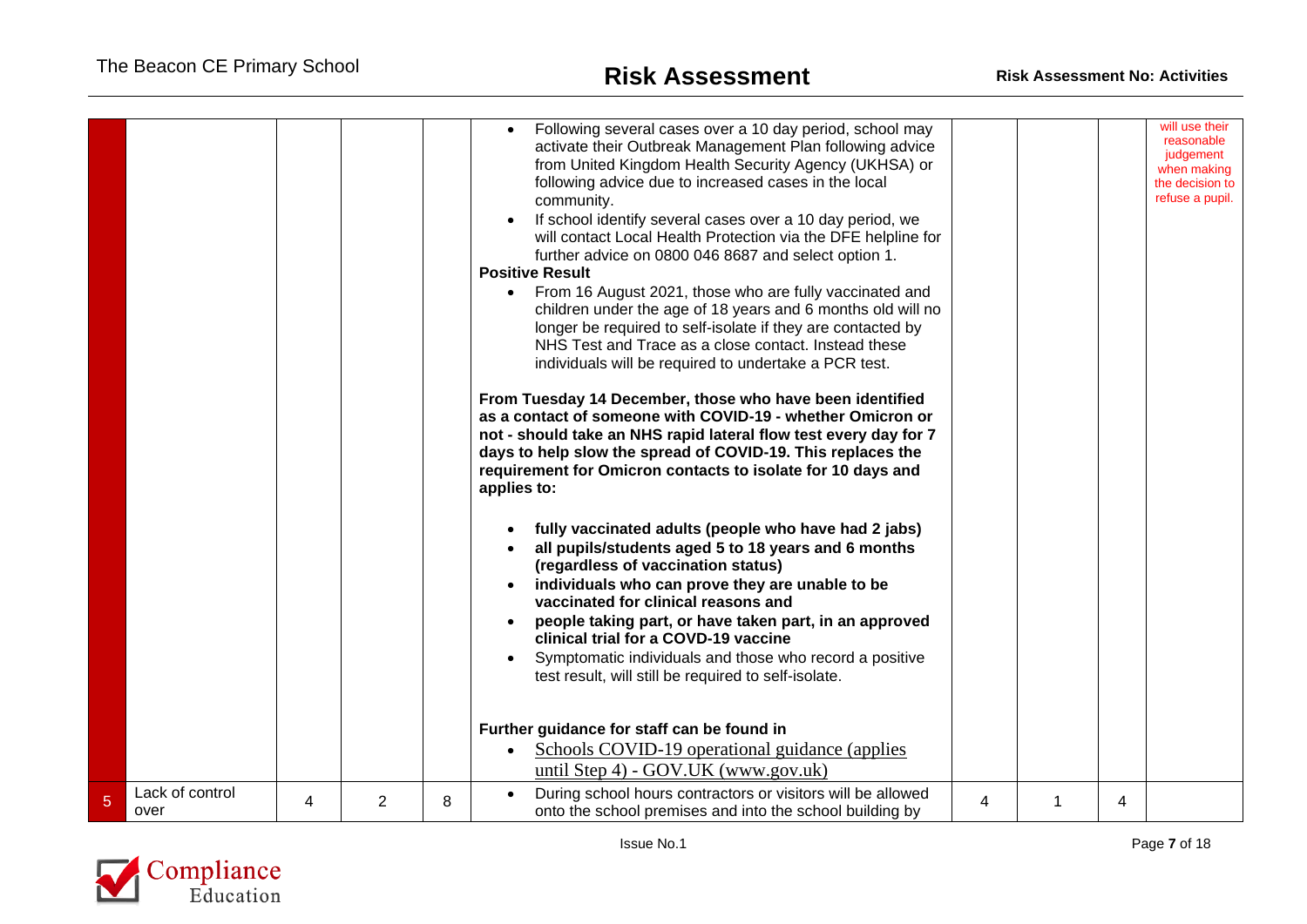|   | contractors/visitors<br>coming onto site |   |   |    | making a prior appointment with the Head Teacher or Site<br>Manager.<br>All contractors and visitors are instructed to report to the<br>main school reception upon arrival.<br>All contractors and visitors will be required to wear face<br>coverings when moving around school.<br>All contractors and visitors (including parents) will be<br>required to wear face coverings whilst in school.<br>All contractors and visitors (including parents) will be<br>asked to take a lateral flow device (LFD) test before<br>entering the setting.<br>All contractors and visitors are asked for verbal or written<br>evidence to confirm that:<br>I am at present not suffering from any symptoms or<br>$\circ$<br>have tested positive for coronavirus within the last<br>10 days.<br>No member of my household are displaying<br>symptoms or have tested positive for coronavirus<br>within the last 10 days.<br>I have not been contacted by the NHS Test and<br>$\circ$<br>Trace service within the last 10 days.<br>The school reserves the right to deny access or request a<br>person to leave the school premises if the person was<br>deemed to be displaying coronavirus symptoms or being<br>aggressive or abusive to school staff.<br>Were possible, school will endeavour to ensure contractors<br>and visitors attend outside of normal school operating<br>hours if safe to do so,<br>The school will adopt a flexible approach to interviews, with<br>alternative options to face-to-face interviews offered where<br>possible |   |   |   |  |
|---|------------------------------------------|---|---|----|-----------------------------------------------------------------------------------------------------------------------------------------------------------------------------------------------------------------------------------------------------------------------------------------------------------------------------------------------------------------------------------------------------------------------------------------------------------------------------------------------------------------------------------------------------------------------------------------------------------------------------------------------------------------------------------------------------------------------------------------------------------------------------------------------------------------------------------------------------------------------------------------------------------------------------------------------------------------------------------------------------------------------------------------------------------------------------------------------------------------------------------------------------------------------------------------------------------------------------------------------------------------------------------------------------------------------------------------------------------------------------------------------------------------------------------------------------------------------------------------------------------------------------------------------|---|---|---|--|
| 6 | Group Activities/<br>Lessons             | 4 | 4 | 16 | Physical Education should take place outside where<br>possible to maximise ventilation.<br>Resources that are shared between different learning<br>groups, such as Science, Art, DT and sports equipment,<br>will be cleaned frequently / after each use.<br>All outdoor sports and supervised activities for children can<br>take place without restrictions on attendance. Activities<br>taking place outdoors can happen in groups of any                                                                                                                                                                                                                                                                                                                                                                                                                                                                                                                                                                                                                                                                                                                                                                                                                                                                                                                                                                                                                                                                                                  | 4 | 2 | 8 |  |

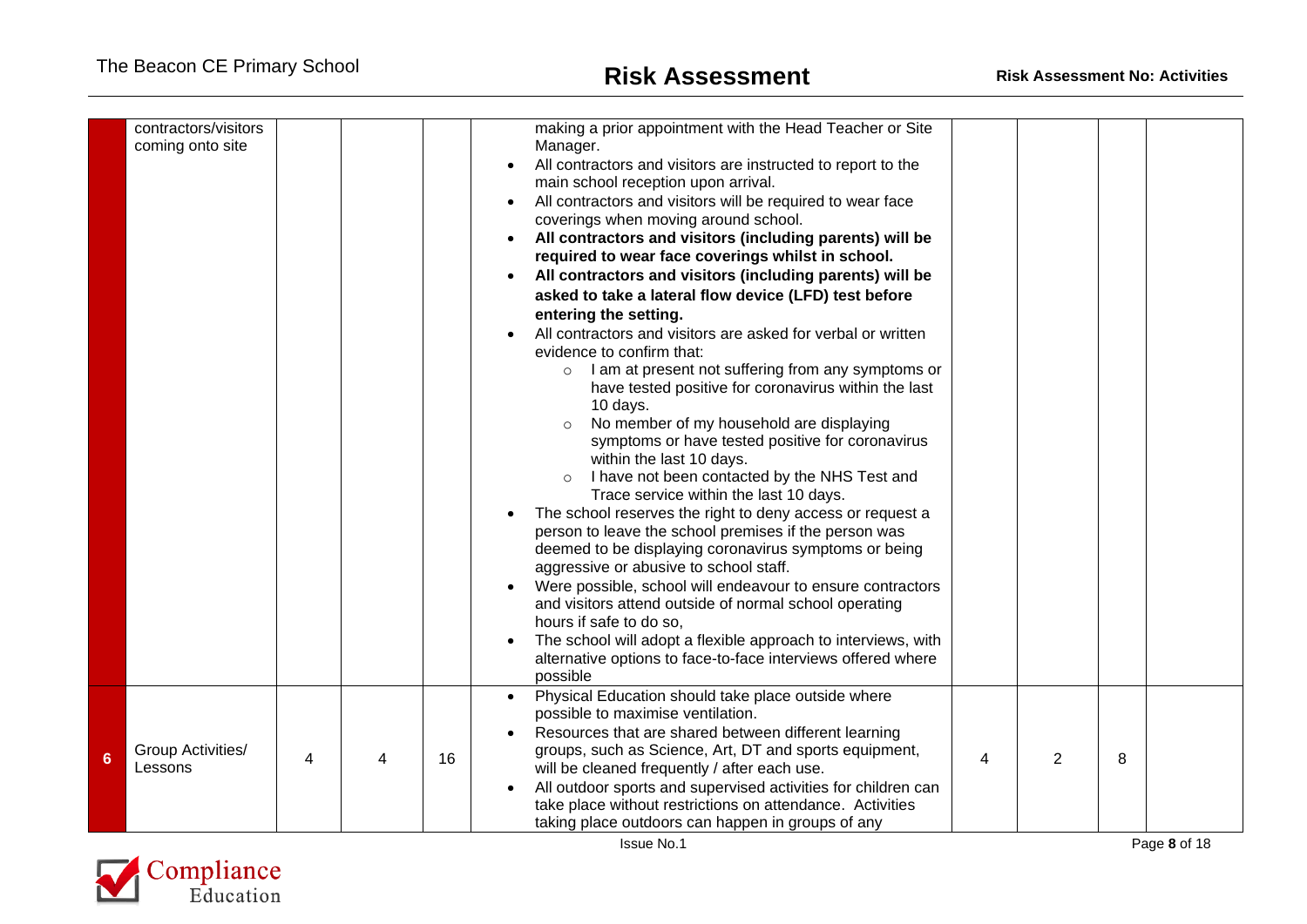|   |                                                                  |   |   |    | number. This is because the transmission risk is lower<br>outside.<br>If communal areas are used for group activities / lessons<br>they should be cleaned down after use.<br>All communal areas in use should remain well ventilated.<br>Activities such as singing should be carried out following<br>latest government guidance / risk assessment.<br>CLEAPSS Covid 19 guidance will be followed for all DT,<br>Science, Sports and Food Tech Practical lessons.<br>Pupils will attend in PE kit for their designated PE day, this<br>will eliminate the need for changing rooms.<br>Learning groups will not share changing areas were<br>possible.<br>Changing areas will be cleaned after use.<br>School will remain vigilant and aware of the additional risk<br>of infection in environments where singing, chanting,<br>playing wind or brass instruments, dance or drama takes<br>place. |                |   |   |  |
|---|------------------------------------------------------------------|---|---|----|---------------------------------------------------------------------------------------------------------------------------------------------------------------------------------------------------------------------------------------------------------------------------------------------------------------------------------------------------------------------------------------------------------------------------------------------------------------------------------------------------------------------------------------------------------------------------------------------------------------------------------------------------------------------------------------------------------------------------------------------------------------------------------------------------------------------------------------------------------------------------------------------------|----------------|---|---|--|
|   | Cleaning                                                         | 4 | 3 | 12 | A high standard of cleaning will be maintained.<br>Cleaning checklists / records are kept.<br>Additional cleaning will remain where required i.e. were<br>toilets, outdoor/ indoor equipment is being shared by<br>different learning groups.<br>PPE is provided for cleaning staff.<br>Staff are trained in the safe use of PPE and COSHH.<br>The school is cleaned with normal household disinfectant.<br>Any contaminated (suspected/confirmed) waste should be<br>double bagged and stored for 72 hours before disposal.<br>All spillages of blood, faeces, saliva, vomit, nasal and eye<br>discharges should be cleaned up immediately (always<br>wear PPE).                                                                                                                                                                                                                                 | 4              |   | 4 |  |
| 8 | Unable to social<br>distance on<br>dedicated/public<br>transport | 4 |   | 16 | <b>Public Transport</b><br>Staff and pupils are advised to follow current government<br>guidelines. From the 30 <sup>th</sup> November, it is now mandatory<br>for staff to wear a face covering on public transport.<br>The school will endeavour to encourage staff and pupils to<br>walk or cycle to school.                                                                                                                                                                                                                                                                                                                                                                                                                                                                                                                                                                                   | $\overline{4}$ | 2 | 4 |  |

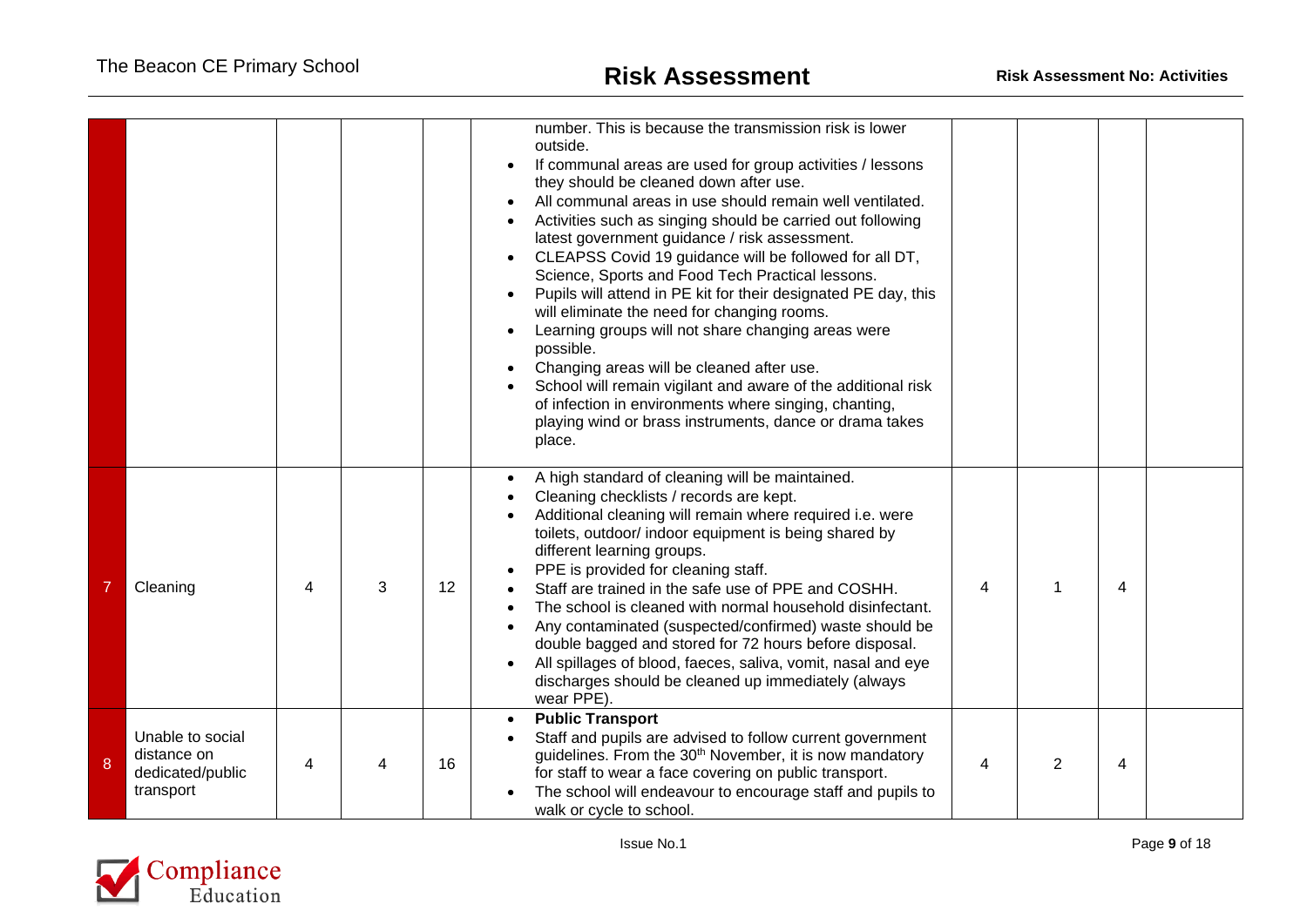|    |                                                                             |                |                |    | <b>Dedicated Transport</b><br>Primary school pupils are not required to wear face<br>coverings when travelling on school dedicated transport<br>however this is mandatory for staff.<br><b>Car Sharing</b><br>All Staff and pupils will avoid car sharing where possible.<br>If car sharing is essential, windows should be opened to<br>maximise ventilation with passengers seated front to back.<br>Staff will be asked to wear face coverings when car<br>sharing.                                                                                                                                                                                                                                                                   |   |                |   |                                                                    |
|----|-----------------------------------------------------------------------------|----------------|----------------|----|------------------------------------------------------------------------------------------------------------------------------------------------------------------------------------------------------------------------------------------------------------------------------------------------------------------------------------------------------------------------------------------------------------------------------------------------------------------------------------------------------------------------------------------------------------------------------------------------------------------------------------------------------------------------------------------------------------------------------------------|---|----------------|---|--------------------------------------------------------------------|
| 9  | Unable to social<br>distance when<br>administering first<br>aid             | 5              | $\overline{2}$ | 10 | The school will ensure an adequate number of First Aiders<br>(Paediatric First Aid for EYFS, First Aid at Work,<br>Emergency First Aid) are always available.<br>The school will ensure all First Aiders receive refresher<br>training as required.<br>For advice on CPR during COVID-19 please follow the link<br>below<br>https://www.resus.org.uk/covid-19-resources/covid-19-<br>resources-general-public/resuscitation-council-uk-<br>statement-covid-19<br>The school will work closely with the Local Health<br>Protection Team and follow their advice.<br>The school will contact Compliance Education to report any<br>confirmed Coronavirus cases or serious injuries as it may<br>be necessary to file an HSE RIDDOR report. | 5 |                | 5 |                                                                    |
| 10 | Lack over control<br>over external clubs<br>hiring the school<br>facilities | $\overline{4}$ | 3              | 12 | The school will only allow external clubs and organisations<br>to use/hire their facilities in line with latest government<br>guidance.                                                                                                                                                                                                                                                                                                                                                                                                                                                                                                                                                                                                  | 4 |                | 4 |                                                                    |
| 11 | <b>Educational Visits</b>                                                   | 4              |                | 16 | Educational visits that are integral will take place following<br>$\bullet$<br>the completion of an individual risk assessment.<br>Individual local authority guidance will be followed if<br>traveling between counties.<br>Local government transport guidance will be followed                                                                                                                                                                                                                                                                                                                                                                                                                                                        | 4 | $\overline{2}$ | 8 | <b>Ensure any</b><br>new bookinas<br>have<br>adequate<br>financial |

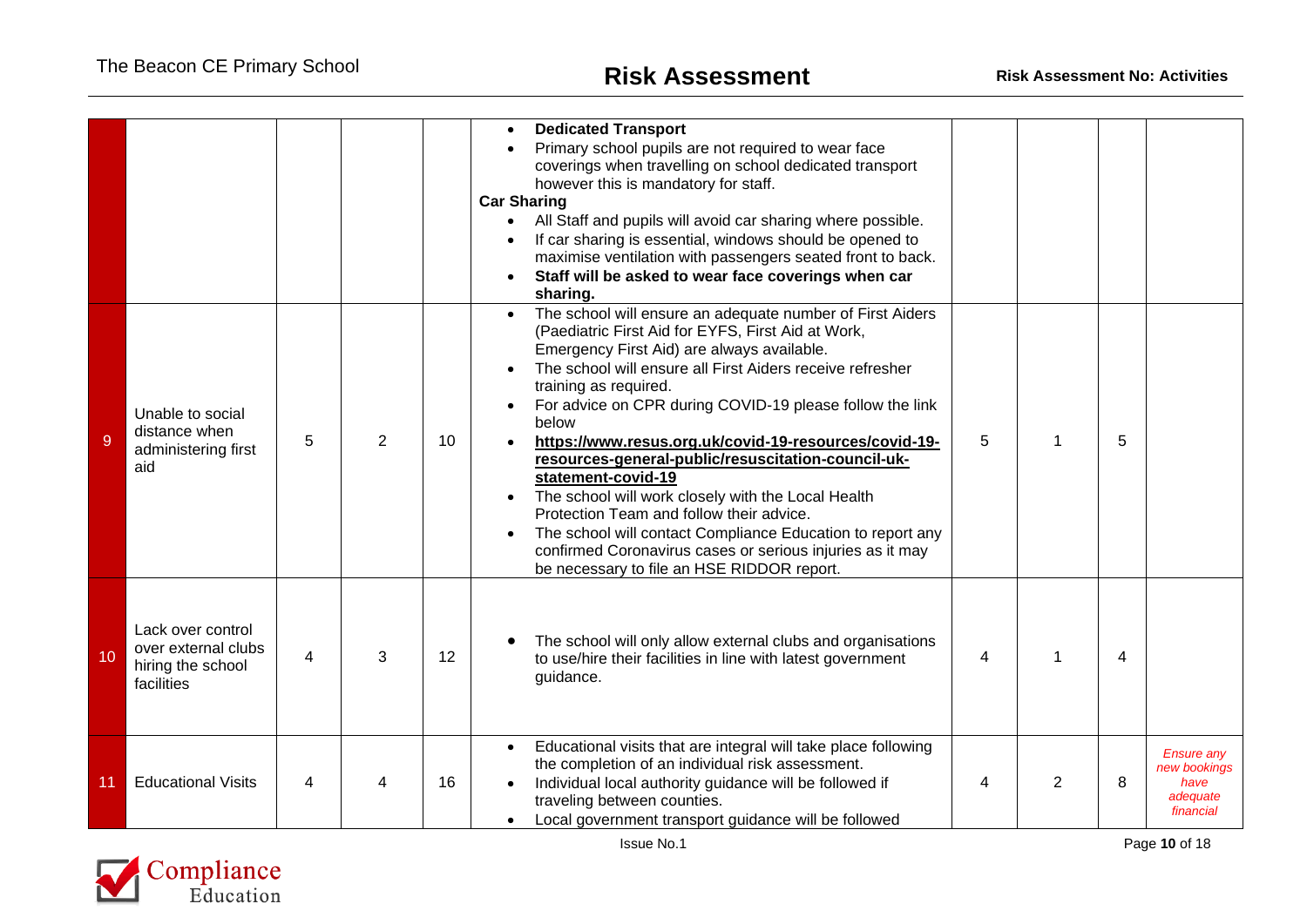|    |                                                                          |   |   |    | School will consider whether to go ahead with planned<br>international educational visits, recognising the risk of<br>disruption to education resulting from the need to isolate<br>and test on arrival back into the UK. School will refer to the<br>Foreign, Commonwealth and Development Office travel<br>advice and the guidance on international travel before<br>booking and travelling.<br>School will monitor Covid-19 restrictions that may impact<br>educational trips planned within other parts of the UK.<br>A full and thorough risk assessment will be carried out in<br>relation to educational visits to ensure any United Kingdom<br>Health Security Agency (UKHSA) advice is included as part<br>of that risk assessment.<br>General guidance about educational visits is available and<br>is supported by specialist advice from the Outdoor<br>Education Advisory Panel (OEAP).                          |                |                         | protection in<br>place |
|----|--------------------------------------------------------------------------|---|---|----|-------------------------------------------------------------------------------------------------------------------------------------------------------------------------------------------------------------------------------------------------------------------------------------------------------------------------------------------------------------------------------------------------------------------------------------------------------------------------------------------------------------------------------------------------------------------------------------------------------------------------------------------------------------------------------------------------------------------------------------------------------------------------------------------------------------------------------------------------------------------------------------------------------------------------------|----------------|-------------------------|------------------------|
| 12 | Unable to stop the<br>virus from<br>spreading<br><b>Personal Hygiene</b> | 4 | 3 | 12 | <b>Transmission</b><br>All staff and pupils are reminded on a regular basis to<br>follow good respiratory and hand hygiene to minimise the<br>chance of transmission.<br>We will recommend that face coverings are worn by staff<br>and adults (including visitors) when moving around in<br>corridors and communal areas. Health advice continues to<br>be that children in primary schools should not be asked to<br>wear face coverings<br>Handwashing<br>Handwashing facilities are available throughout the school.<br>Handwash notice and instructions are located throughout<br>the school.<br>All staff and pupils are aware of best practise.<br><b>Coughing and sneezing</b><br>All staff and pupils are encouraged to cover their mouth<br>and nose with a tissue.<br>Staff and pupils will wash hands after using or disposing of<br>tissues.<br>Spitting is discouraged.<br>Personal protective equipment (PPE). | $\overline{4}$ | $\overline{\mathbf{4}}$ |                        |

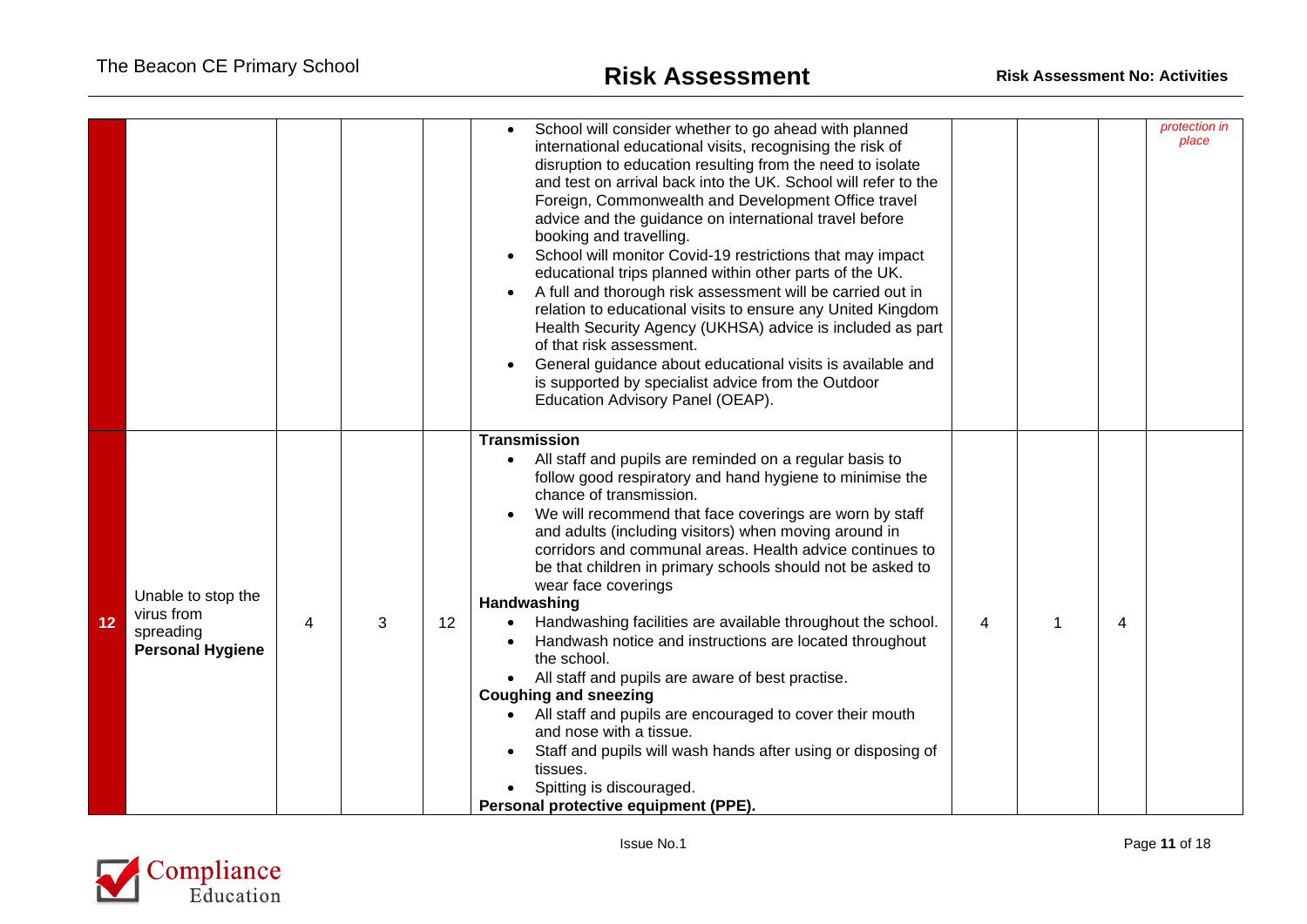|    |                                                                          |   |   |    | PPE in place for cleaners as per MSDS and/or COSHH risk<br>$\bullet$<br>assessments<br>PPE in place for cleaners when completing a Deep Clean<br>The correct PPE should be used when handling cleaning<br>chemicals.<br>PPE is worn as per the cleaning chemicals COSHH risk<br>assessment or MSDS.<br>PPE is worn by First Aiders.<br><b>Nappy or Pad Changing (PPE)</b><br>Disposable gloves and aprons are provided and worn<br>Staff will wear fluid resistant type IIR surgical mask and<br>disposable eye protection (where there is a risk of<br>splashing).                                                                                                                                                                                                                                                                                                                                                                                                                                                                                                                                                                                                                                                                                                                                                                                          |   |   |  |
|----|--------------------------------------------------------------------------|---|---|----|--------------------------------------------------------------------------------------------------------------------------------------------------------------------------------------------------------------------------------------------------------------------------------------------------------------------------------------------------------------------------------------------------------------------------------------------------------------------------------------------------------------------------------------------------------------------------------------------------------------------------------------------------------------------------------------------------------------------------------------------------------------------------------------------------------------------------------------------------------------------------------------------------------------------------------------------------------------------------------------------------------------------------------------------------------------------------------------------------------------------------------------------------------------------------------------------------------------------------------------------------------------------------------------------------------------------------------------------------------------|---|---|--|
| 13 | Unable to stop the<br>virus from<br>spreading<br><b>General Cleaning</b> | 4 | 3 | 12 | Cleaning of the environment,<br>The school is cleaned with normal household disinfectant.<br>$\bullet$<br>All surfaces that the symptomatic person has come into<br>contact with must be cleaned and disinfected, including:<br>Objects which are visibly contaminated with body<br>$\circ$<br>fluids will be disinfected.<br>All potentially contaminated high-contact areas<br>$\circ$<br>such as bathrooms, door handles, telephones,<br>grab-rails in corridors and stairwells are cleaned on<br>a regular basis.<br>Use of disposable cloths or paper roll and disposable mop<br>heads, to clean all hard surfaces, floors, chairs, door<br>handles and sanitary fittings.<br>The school will monitor cleaning contracts and ensure<br>cleaners are appropriately trained with access to PPE.<br>Cleaning of blood and body fluid spillages.<br>All spillages of blood, faeces, saliva, vomit, nasal and eye<br>$\bullet$<br>discharges should be cleaned up immediately (always<br>wearing PPE).<br>Staff are aware to never use mops for cleaning up blood<br>and body fluid spillages - use disposable paper towels and<br>discard clinical waste as described below. A spillage kit is<br>available for blood spills.<br><b>Clinical waste.</b><br>Procedure in place to segregate domestic and clinical<br>waste, in accordance with local policy. | 4 | 4 |  |

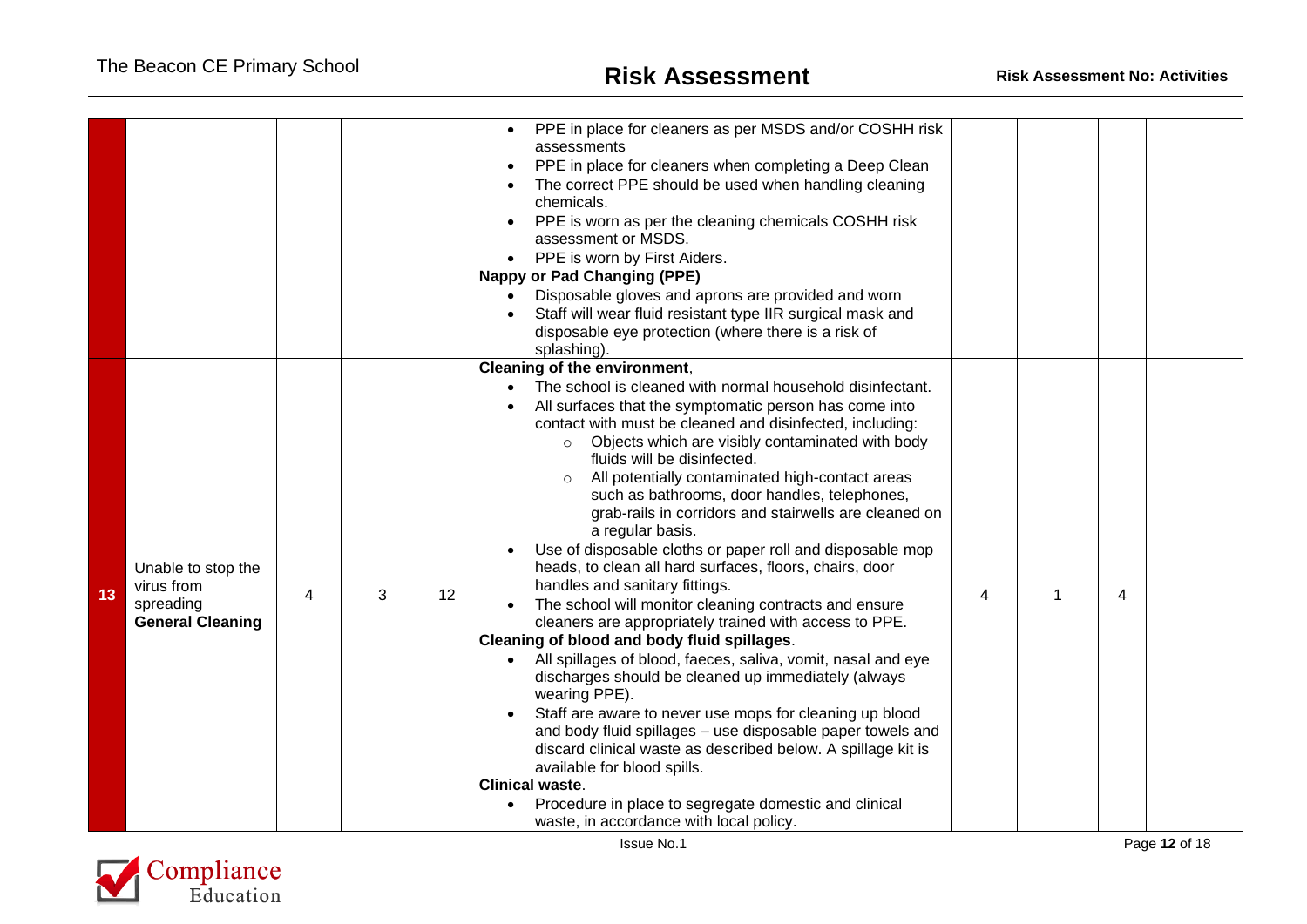|  | Used nappies/pads, gloves, aprons and soiled dressings<br>are stored in correct clinical waste bags in foot-operated<br>bins. |  |  |
|--|-------------------------------------------------------------------------------------------------------------------------------|--|--|
|  | All clinical waste is removed by a registered waste<br>contractor.                                                            |  |  |
|  | All clinical waste bags will be less than two-thirds full and<br>stored in a dedicated area.                                  |  |  |

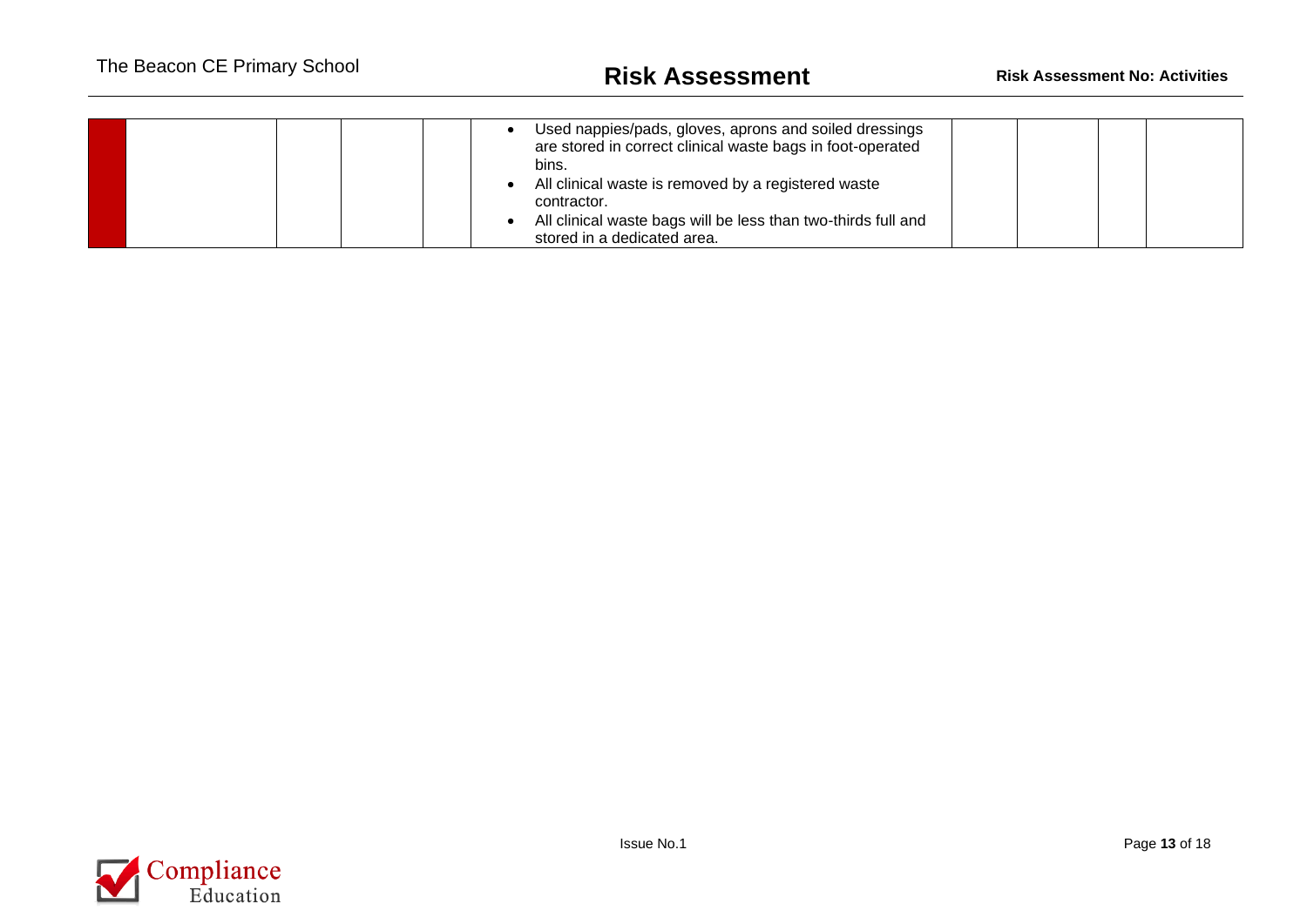|           | <b>ACTION ARISING FROM RISK ASSESSMENT</b> |                         |                           |                    |                          |  |  |  |  |  |
|-----------|--------------------------------------------|-------------------------|---------------------------|--------------------|--------------------------|--|--|--|--|--|
| <b>No</b> | <b>Risk</b><br>Rating                      | <b>Action Required:</b> | Person (s)<br>Responsible | <b>Target Date</b> | Date<br><b>Completed</b> |  |  |  |  |  |
|           |                                            |                         |                           |                    |                          |  |  |  |  |  |
|           |                                            |                         |                           |                    |                          |  |  |  |  |  |
|           |                                            |                         |                           |                    |                          |  |  |  |  |  |
|           |                                            |                         |                           |                    |                          |  |  |  |  |  |
|           |                                            |                         |                           |                    |                          |  |  |  |  |  |
|           |                                            |                         |                           |                    |                          |  |  |  |  |  |
|           |                                            |                         |                           |                    |                          |  |  |  |  |  |
|           |                                            |                         |                           |                    |                          |  |  |  |  |  |

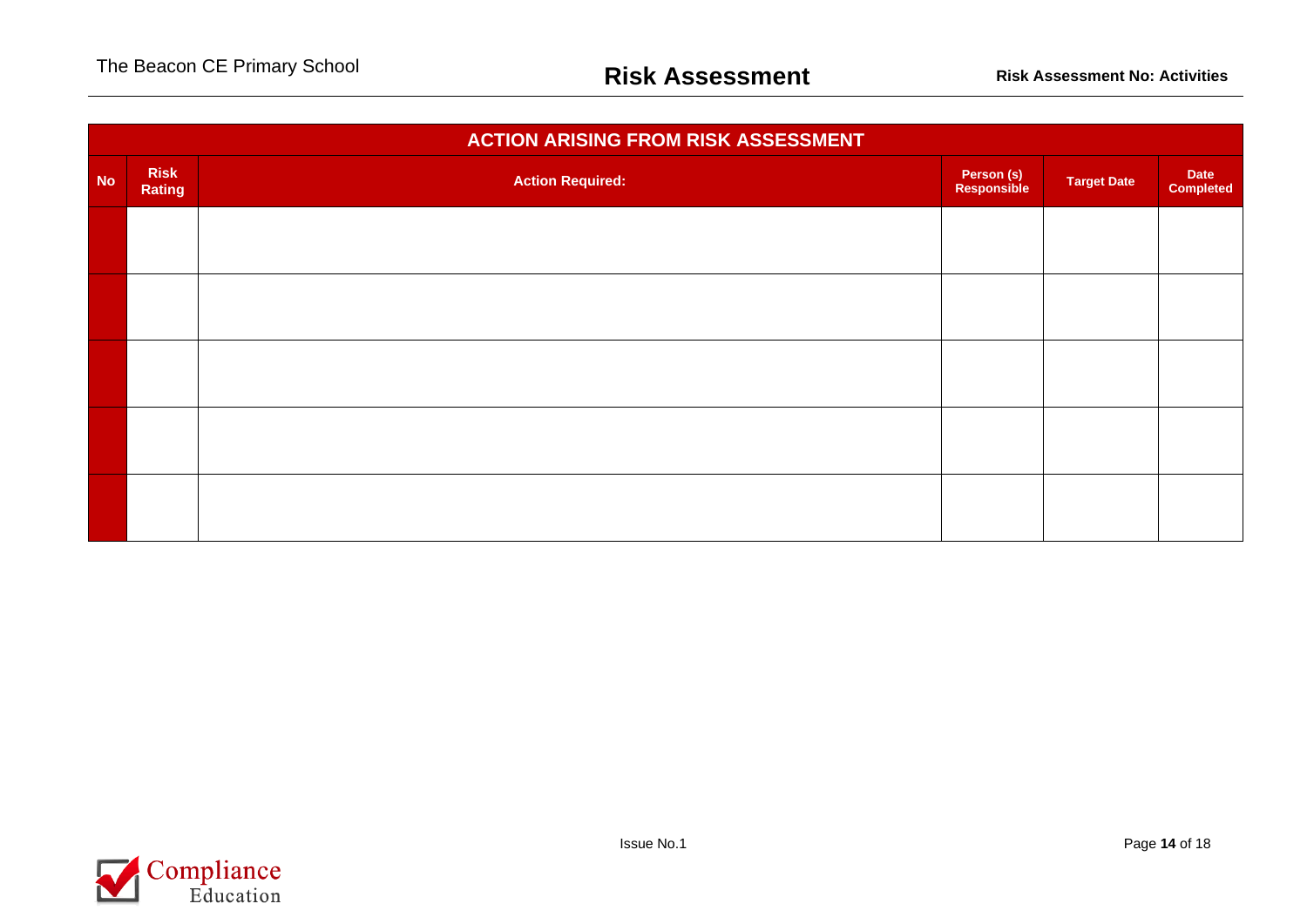## **Useful Websites**

| <b>Health and Safety Responsibilities</b>                          | https://www.gov.uk/government/publications/health-and-safety-advice-for-   |  |  |  |
|--------------------------------------------------------------------|----------------------------------------------------------------------------|--|--|--|
|                                                                    | schools/responsibilities-and-duties-for-schools                            |  |  |  |
|                                                                    | https://www.hse.gov.uk/services/education/sensible-leadership/school-      |  |  |  |
|                                                                    | leaders.htm                                                                |  |  |  |
|                                                                    | https://www.hse.gov.uk/services/education/faqs.htm#a1                      |  |  |  |
| <b>Business Continuity Plan</b>                                    | https://www.gov.uk/guidance/emergencies-and-severe-weather-schools-and-    |  |  |  |
|                                                                    | early-years-settings                                                       |  |  |  |
| Guidance for full opening – schools (published $2^{nd}$ July 2020) | https://www.gov.uk/government/publications/actions-for-schools-during-     |  |  |  |
|                                                                    | the-coronavirus-outbreak/guidance-for-full-opening-schools                 |  |  |  |
| Current guidance on shielding                                      | https://www.gov.uk/government/publications/guidance-on-shielding-and-      |  |  |  |
|                                                                    | protecting-extremely-vulnerable-persons-from-covid-19/guidance-on-         |  |  |  |
|                                                                    | shielding-and-protecting-extremely-vulnerable-persons-from-covid-19        |  |  |  |
| Current guidance on Clinically vulnerable                          | https://www.gov.uk/government/publications/staying-alert-and-safe-social-  |  |  |  |
|                                                                    | distancing/staying-alert-and-safe-social-distancing#clinically-vulnerable- |  |  |  |
|                                                                    | people                                                                     |  |  |  |
| Other nonmedical vulnerable people                                 | https://www.gov.uk/government/publications/covid-19-review-of-             |  |  |  |
|                                                                    | disparities-in-risks-and-outcomes                                          |  |  |  |
| Providing extra mental health support                              | https://www.gov.uk/government/news/extra-mental-health-support-for-        |  |  |  |
|                                                                    | pupils-and-teachers                                                        |  |  |  |
|                                                                    | http://www.educationsupport.org.uk/                                        |  |  |  |
|                                                                    | https://www.eventbrite.co.uk/e/dfe-supporting-pupil-and-student-mental-    |  |  |  |
|                                                                    | wellbeing-tickets-110796856380                                             |  |  |  |
| <b>Behaviour Expectations</b>                                      | https://www.gov.uk/government/publications/behaviour-and-discipline-in-    |  |  |  |
|                                                                    | schools                                                                    |  |  |  |
| <b>Remote Education Support</b>                                    | https://www.gov.uk/government/publications/actions-for-schools-during-     |  |  |  |
|                                                                    | the-coronavirus-outbreak/guidance-for-full-opening-schools#res             |  |  |  |
|                                                                    | https://www.gov.uk/government/publications/coronavirus-covid-19-online-    |  |  |  |
|                                                                    | education-resources                                                        |  |  |  |
|                                                                    | https://educationendowmentfoundation.org.uk/covid-19-resources/covid-19-   |  |  |  |
|                                                                    | support-guide-for-schools/                                                 |  |  |  |

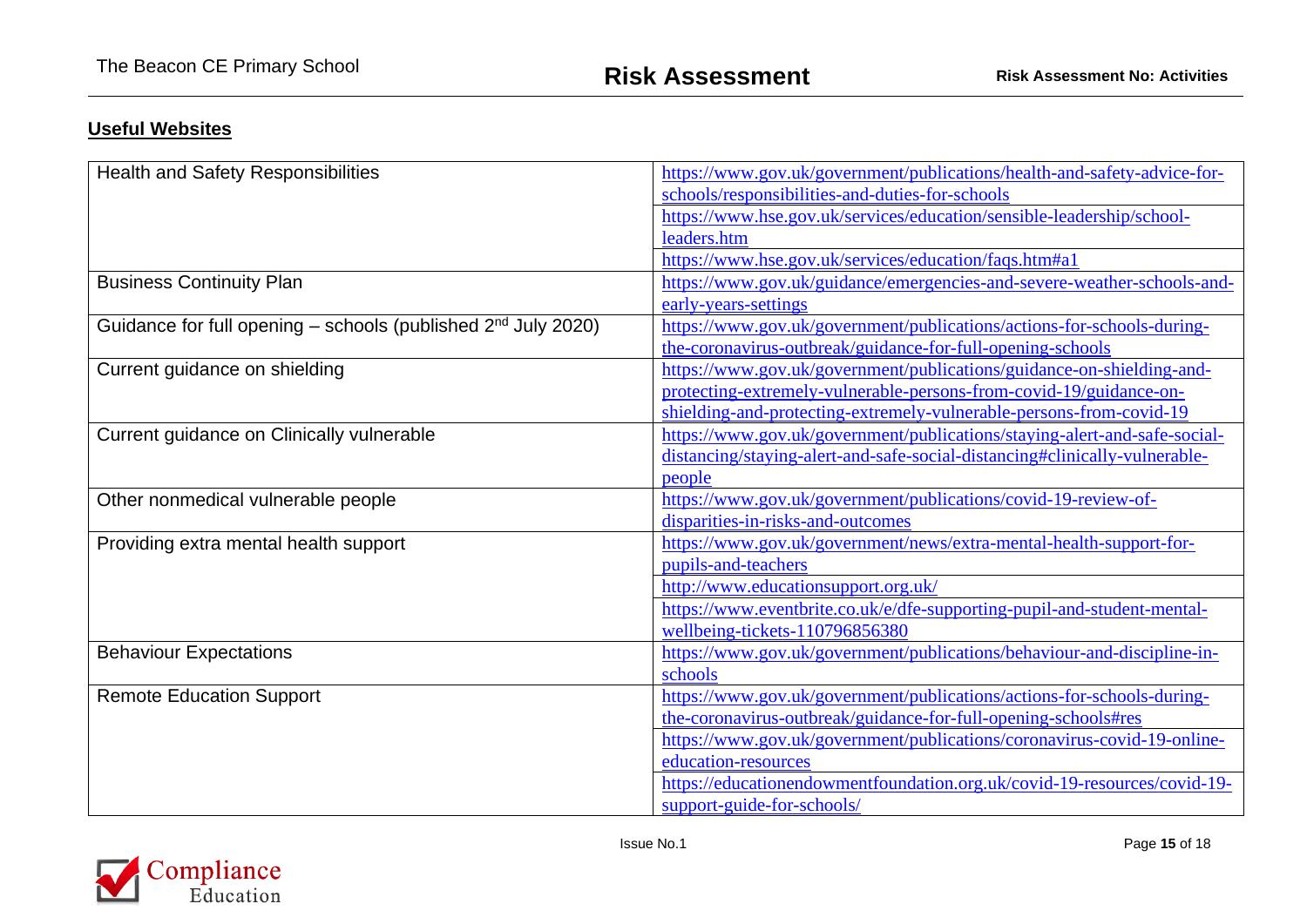|                                              | https://edtech-demonstrator.lgfl.net/                                        |  |  |  |
|----------------------------------------------|------------------------------------------------------------------------------|--|--|--|
|                                              | https://get-help-with-tech.education.gov.uk/about-bt-wifi                    |  |  |  |
| Coronavirus Symptoms                         | https://www.gov.uk/guidance/nhs-test-and-trace-how-it-works#people-who-      |  |  |  |
|                                              | develop-symptoms-of-coronavirus                                              |  |  |  |
| Stay at home guidance                        | https://www.gov.uk/government/publications/covid-19-stay-at-home-            |  |  |  |
|                                              | guidance                                                                     |  |  |  |
| Arranging a Test                             | https://www.gov.uk/guidance/coronavirus-covid-19-getting-tested              |  |  |  |
| <b>Testing and Tracing</b>                   | https://www.nhs.uk/conditions/coronavirus-covid-19/testing-and-tracing/      |  |  |  |
| Contacting your Local Health Protection Team | https://www.gov.uk/guidance/contacts-phe-health-protection-teams             |  |  |  |
| Guidance on staff wearing PPE                | https://www.gov.uk/government/publications/safe-working-in-education-        |  |  |  |
|                                              | childcare-and-childrens-social-care/safe-working-in-education-childcare-     |  |  |  |
|                                              | and-childrens-social-care-settings-including-the-use-of-personal-protective- |  |  |  |
|                                              | equipment-ppe                                                                |  |  |  |
| Site Manager/Caretaker                       | https://www.hse.gov.uk/coronavirus/legionella-risks-during-coronavirus-      |  |  |  |
|                                              | outbreak.htm                                                                 |  |  |  |
|                                              | https://www.cibse.org/coronavirus-covid-19/emerging-from-lockdown            |  |  |  |
|                                              | https://www.hse.gov.uk/coronavirus/equipment-and-machinery/air-              |  |  |  |
|                                              | conditioning-and-ventilation.htm                                             |  |  |  |
| Cleaning                                     | https://www.gov.uk/government/publications/covid-19-decontamination-in-      |  |  |  |
|                                              | non-healthcare-settings                                                      |  |  |  |
| Catering                                     | https://www.gov.uk/government/publications/covid-19-guidance-for-food-       |  |  |  |
|                                              | businesses/guidance-for-food-businesses-on-coronavirus-covid-19              |  |  |  |
| <b>Safer Travel</b>                          | https://www.gov.uk/guidance/coronavirus-covid-19-safer-travel-guidance-      |  |  |  |
|                                              | for-passengers                                                               |  |  |  |
| <b>Educational Visits</b>                    | https://www.gov.uk/government/publications/coronavirus-covid-19-travel-      |  |  |  |
|                                              | advice-for-educational-settings/coronavirus-travel-guidance-for-             |  |  |  |
|                                              | educational-settings                                                         |  |  |  |
|                                              | https://www.gov.uk/government/publications/health-and-safety-on-             |  |  |  |
|                                              | educational-visits/health-and-safety-on-educational-visits                   |  |  |  |
| Extra-curricular provision                   | https://www.gov.uk/government/publications/protective-measures-for-          |  |  |  |
|                                              | holiday-or-after-school-clubs-and-other-out-of-school-settings-for-children- |  |  |  |

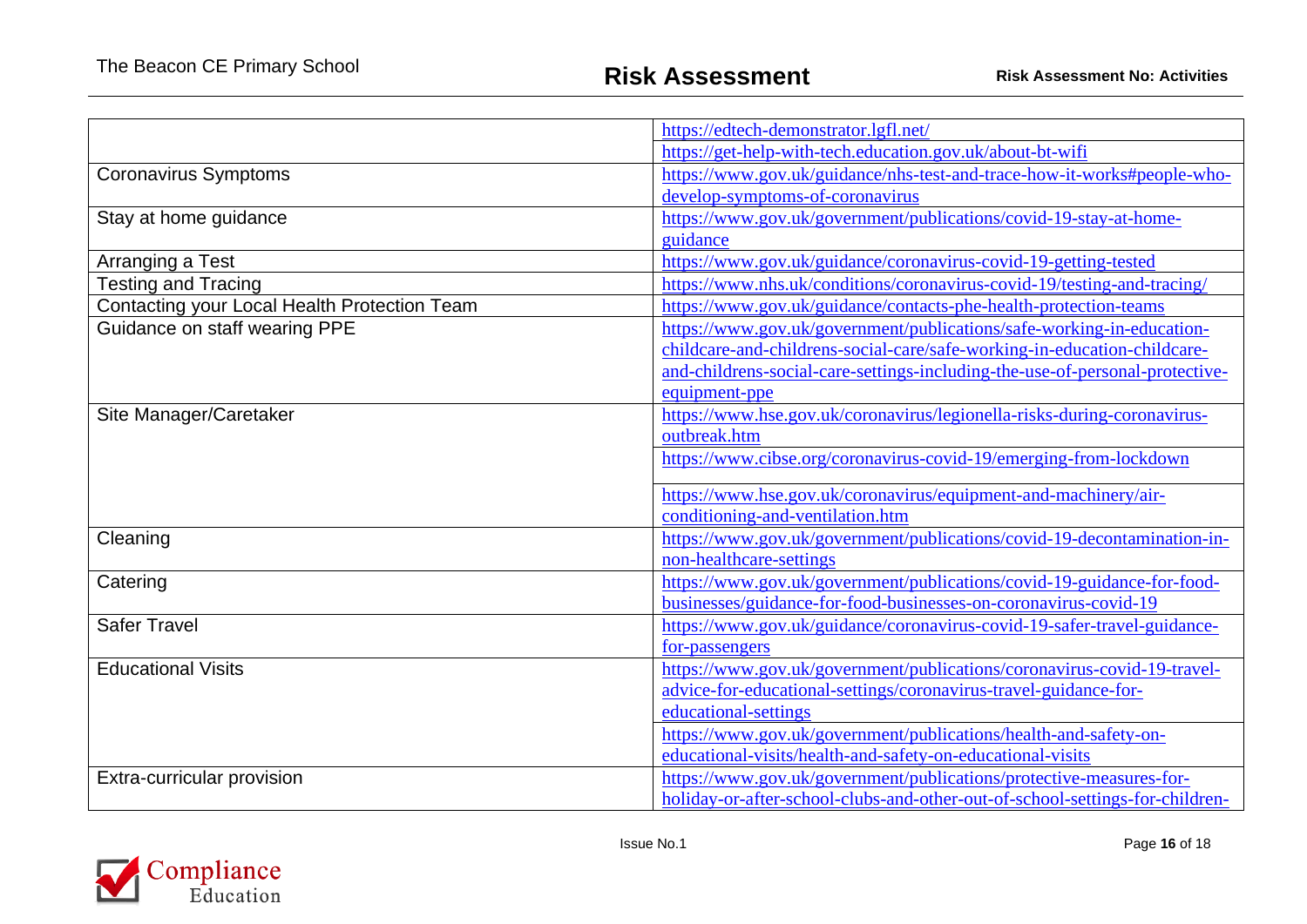|                                      | during-the-coronavirus-covid-19-outbreak/protective-measures-for-out-of-<br>school-settings-during-the-coronavirus-covid-19-outbreak |  |  |
|--------------------------------------|--------------------------------------------------------------------------------------------------------------------------------------|--|--|
| <b>Physical Education and Sports</b> | https://www.gov.uk/government/publications/coronavirus-covid-19-<br>guidance-on-phased-return-of-sport-and-recreation                |  |  |
|                                      | https://www.sportengland.org/how-we-can-help/coronavirus                                                                             |  |  |
|                                      | https://www.afpe.org.uk/physical-education/wp-content/uploads/COVID-<br>19-Interpreting-the-Government-Guidance-in-a-PESSPA-Context- |  |  |
|                                      | FINAL.pdf.                                                                                                                           |  |  |
| Science and Design Technology        | http://www.cleapss.org.uk/                                                                                                           |  |  |
|                                      | https://www.ase.org.uk/resources/health-and-safety-resources                                                                         |  |  |
|                                      | https://www.data.org.uk/for-education/health-and-safety                                                                              |  |  |